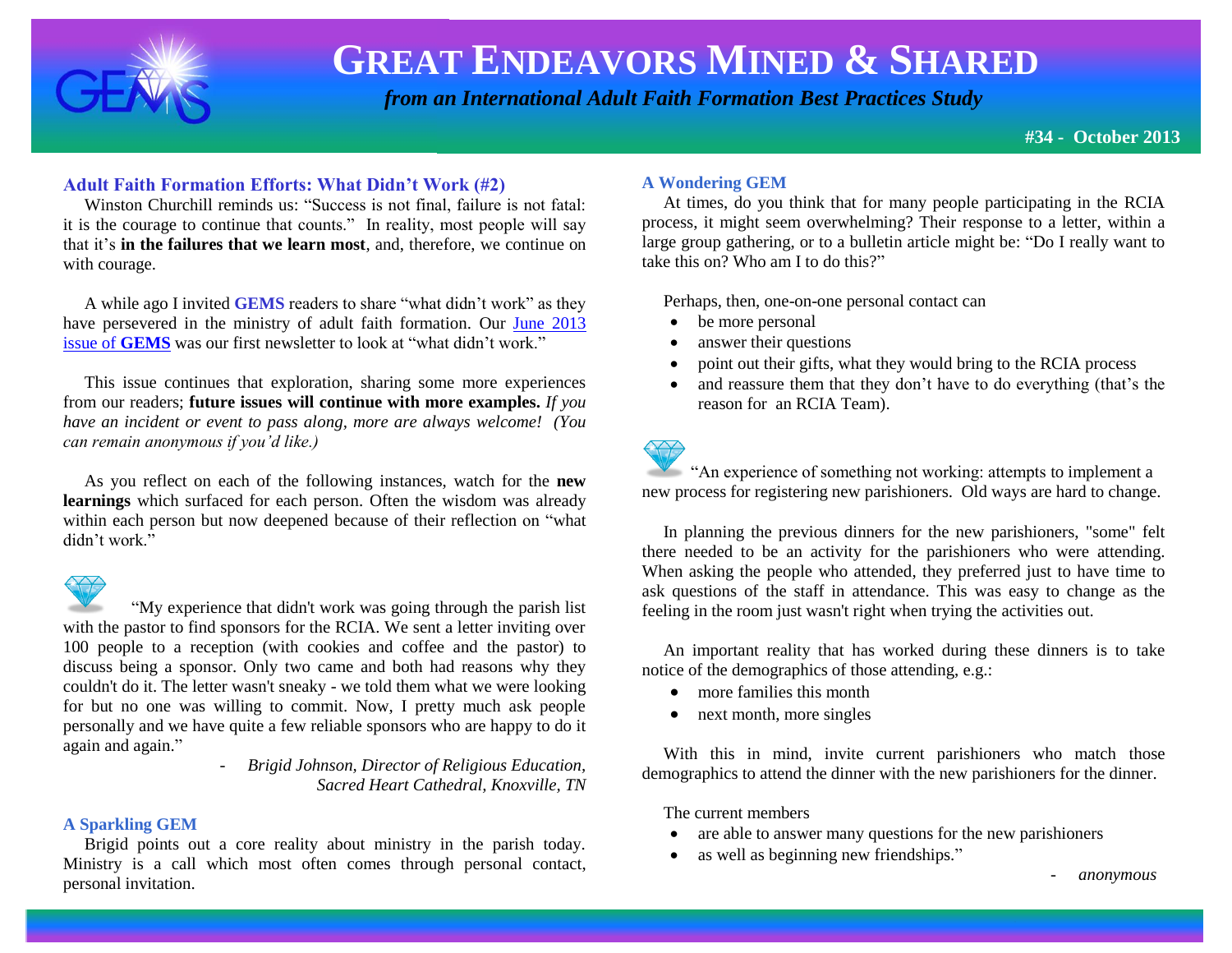"I had been leading adult faith formation for St. Mark Parish for several years and found it to be very rewarding and very successful except for this one "topic." I personally was and am always interested in topics on prayer and the mystics. Therefore, I contacted an excellent speaker and pursued the topic "The Mystics for Today."

 Well, the attendance was the poorest I ever had experienced. People were very unsure what the topic was all about even after reading the blurb I had written regarding the content. The speaker realized that the group was not familiar with the topic, therefore, slowly guided them through a lighter version of "The Mystics" than we had planned. It was very clear that this was a mistake.

I learned two things from this experience.

- First, don't allow personal interests to enter into your choices. At times our deepest "love" is not what others need.
- Secondly, I quickly learned to be sure that what is presented is always at the level of those participating or at least a gentle stretching. Be aware of what people are looking for through surveys and conversations.

 It was a hard lesson but it paid off as after this event I returned to the topics that had brought so many participants.

 An added note: advertising is most important. Reaching others and having them reach out to those in their parishes or friends makes things work well; more and more will benefit."

> - *JoAnn Loria-Briffa, Retired Adult Faith Formation Director, Clinton Township, MI*

### **Some Wondering GEMS**

• What are your experiences with surveys? Are there advantages/disadvantages to surveys? What questions might be asked in a survey to get at people's real needs?

- How might we s-t-r-e-t-c-h people? One of our roles is to invite people to new understandings, to share with them new ways of seeing and appreciating. See [GEMS #27.](http://www.janetschaeffler.com/GEMS__27.pdf)
- How do we help people realize that going deeper, being s-t-r-e-t-ch-e-d in their faith lives is a "felt need" which touches all parts of their lives?

## "Excruciating Experiences: Lessons Learned

 There are two experiences—and the resultant lessons—which immediately come to mind when people ask about bad experiences of adult education and formation.

 The first was not a parish adult education event but a post-graduate course in public service administration that taught me a crucial lesson. We were all adults, post-graduate adults and all professional in not-for-profit organizations: recreation departments, government services, churches. The course began with introductions and sharing of experiences and current positions. Good adult process, right? Too bad it ended there.

 The professor's methodology was unique. He read his lecture with his back to us while he wrote key points on the chalkboard. He couldn't, of course, see hands raised, students - adult students - eager to pose a question. So, the students, being adults, asked their questions anyway: 'Excuse me professor, but could you clarify the steps in policy making?' 'Professor, what is the best way to approach change in a non-profit setting?' Respectfully asked; rudely responded to: 'Can't you read what I wrote or can't you read at all? If you were paying attention, idiot, you would have learned what to do.'

 My classmates and I exchanged puzzled glances at first, but as the weeks went on, our frustration grew beyond puzzlement to frustration. The professor's behavior did not alter. We eagerly awaited the respite that the break time brought. That is when we could complain, express our anger. How could this prestigious university employ such a person? Every prior negative learning experience paled in light of this new educational travesty.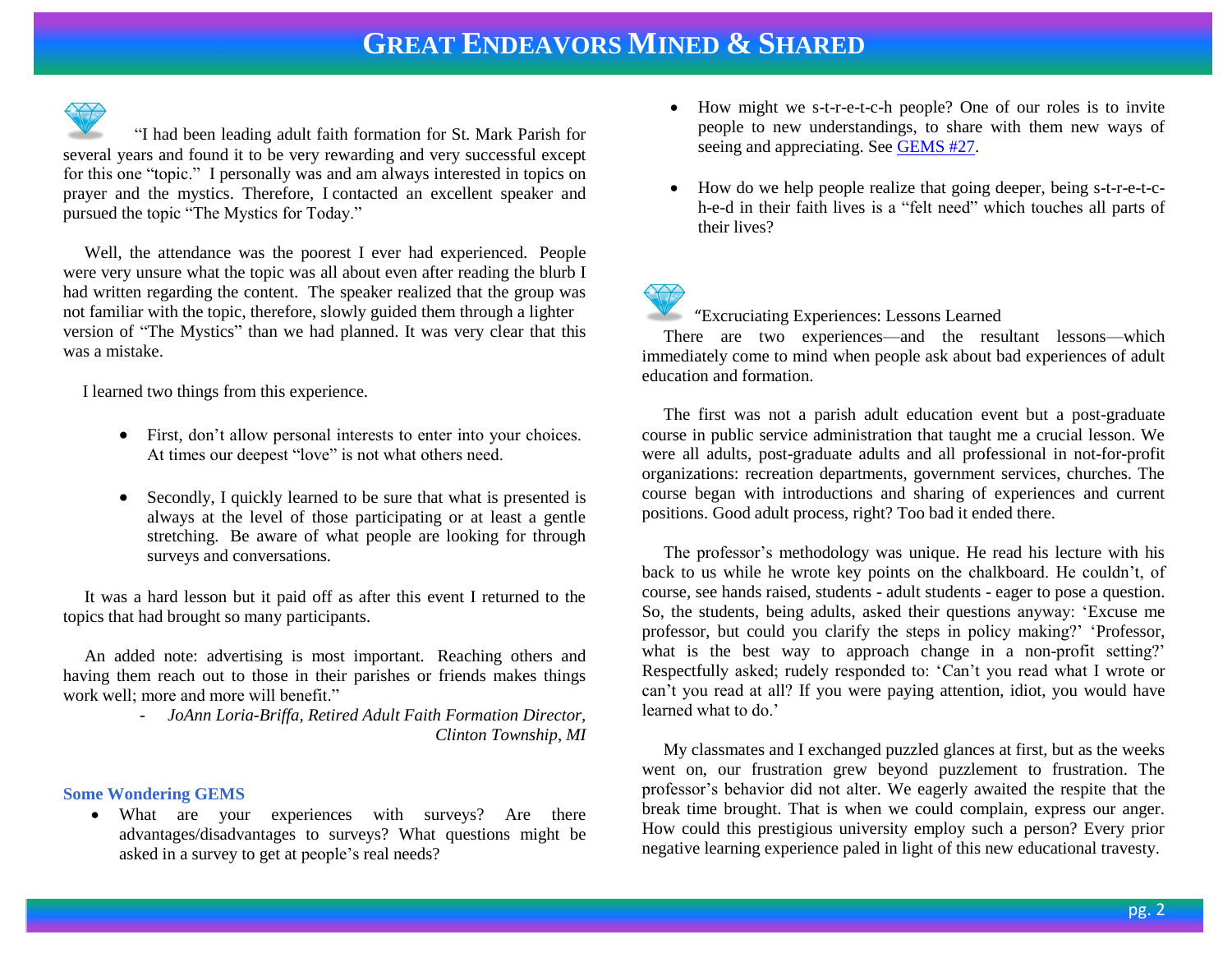And then, like mature adult post-graduate professionals, we plotted our revenge. It was simple, but really, it was all that was in our power to do at the time. We decided that when break time was over we would not return to class until the professor came to get us. It gave us a modicum of satisfaction to make him come out and seek us and ask us to please return to class. Though it didn't matter whether we went back or not, the learning had died.

 And it struck me forcefully as I reflected on that fact. The negative relationship between the teacher and the students had truncated the educational process.

- How do our relationships facilitate formation?
- What is the relationship of presenter to participants and how does that affect the success of an event or process?

 The second event was a parish formation evening at which I was the presenter. It had been planned long in advance with the parish leadership and was aimed at parents and catechists and teachers. I worked to prepare the given topic, being sure to incorporate process and to connect with the experiences of the adults, to use examples that would relate to their real lives. And, having prepared thoroughly, I was ready when the night of the presentation finally came.

 I arrived early to set up and be ready to greet the adults who would come. And then, one of the parish leaders approached me. 'We have invited the parents and catechists and teachers,' she said and then added, 'We also extended the invitation to the parish-at-large.'

 I was mentally altering a few examples I had planned to give so that I would be inclusive of those who didn't have children or whose children were grown. It would be okay, and so I was about to tell the leader. But she had another surprise for me: 'Oh, and we told people to feel free to bring their children tonight, too.'

 Now I was trying to adjust the presentation to a whole new audience. The stories, the examples, the connections had to now include children's experiences. And I had about ten minutes before the presentation would begin. I did tell the leader that this was my worst nightmare…to be invited to address a group and then to have an entirely different group attend.

 I did the best I could, but it basically meant ignoring the adults - there were more children anyway, ranging in age from 7-13. I tried to make a few points directed to the adults, and I tried to invite them to respond, but it was all about the kids, really. Losing their attention would have been equally as disastrous as failing to engage the adults.

Two lessons:

- One, relationships are key when it comes to education and especially formation.
- Two, know why you are holding an event or process or experience. Know who is to be invited and, therefore, who is to be addressed. Articulate your goal for the event: 'This will have been a success if…'

And be sure that your presenter has or is capable of having a positive relationship with the participants: uses good adult methodology, is respectful, listens but is able to move the process along, too. And communicate not only the topic, but the goal you have in mind and who the audience is—age level, but prior offerings in formation as well.

 These seem to be fairly fundamental concepts for adult faith formation, but these were not ancient experiences, they were recent. Sometimes, as we deal with increasing complexities of adult life and adult faith, we need to remind ourselves of the fundamentals. Otherwise they might not come back from the break and it will all be just kid stuff."

> - *Dr. Carole Eipers, Vice President, Executive Director of Catechetics, William H. Sadlier, Inc.*

### **A Sparkling GEM**

Thank you, Carole! You've named several issues. You've provided us with many essential points to remember as we plan for and facilitate gatherings with adults.